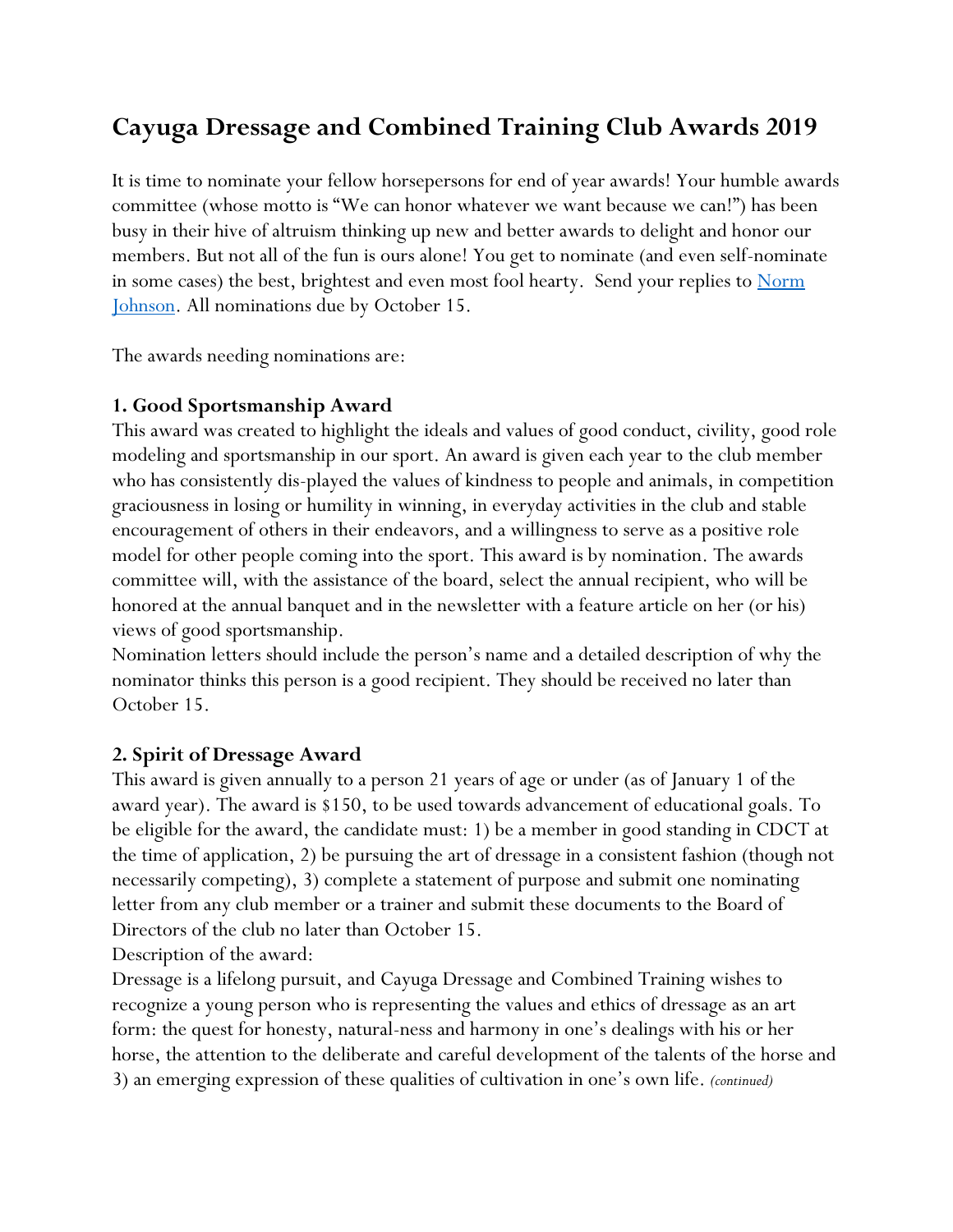Statement of purpose: Please write a short statement (between 250 and 500 words) describing your background with dressage, why you are attracted to this art and what this discipline has taught you. Please also indicate your future plans regarding your riding.

## **3. What Was I Thinking Award?**

(Self-nominations possible, more than one award may be given if the humble awards committee deems it to be necessary) This award is designed to honor the person who took enormous risks this year and is not yet sure if they are worth it. Acts of sheer bravery, utter stupidity, fool-hearty enthusiasm and downright risky decisions are to be honored. A nomination must include a description of the behavior or action that merits awarding with all-expense paid trips to exotic locations (other than the emergency room).

## **4. That turned out better than I thought award**

This award, also open for self-nomination is likely to be packed next year as we have the results of our What Was I Thinking Awards. Did you do something risky last year? Are you glad you did? Write it up and tell us about it. You too can be the gateway drug to risk taking behaviors. More than one award may be given.

## **5. The Good Egg Award**

This award goes to the man or woman who best exemplifies all around Good Egg-ness and wants both world peace and a horse that loads on a trailer. This is the person who is always there and doing lots. This is an annual award and the winner will be awarded the priceless ceramic egg, presented by last year's winner. Nominate away.

#### **6. New Member of the Year Award**

This award goes to the new member who has dived right into the melee and proven themselves dedicated to the club. You may not self-nominate for this award.

#### **7. Deus ex Machina**

The Greeks were fond of really tragic, dramatic situations in their theater. By act three the situation was often hopeless and there appeared to be no way out of it UNTIL a huge wooden crane arose behind the stage wall and deposited one of the gods on the stage. This god would fix everything and everyone could go home relieved - and usually, alive. This device was called the," deus ex machina-" god from the machine. You may not self-nominate for this award.

#### **8. The White Glove award**

Given to the horse and rider pair who are the most impeccably turned out at shows, be it a recognized or schooling show. One may not self-nominate for this award.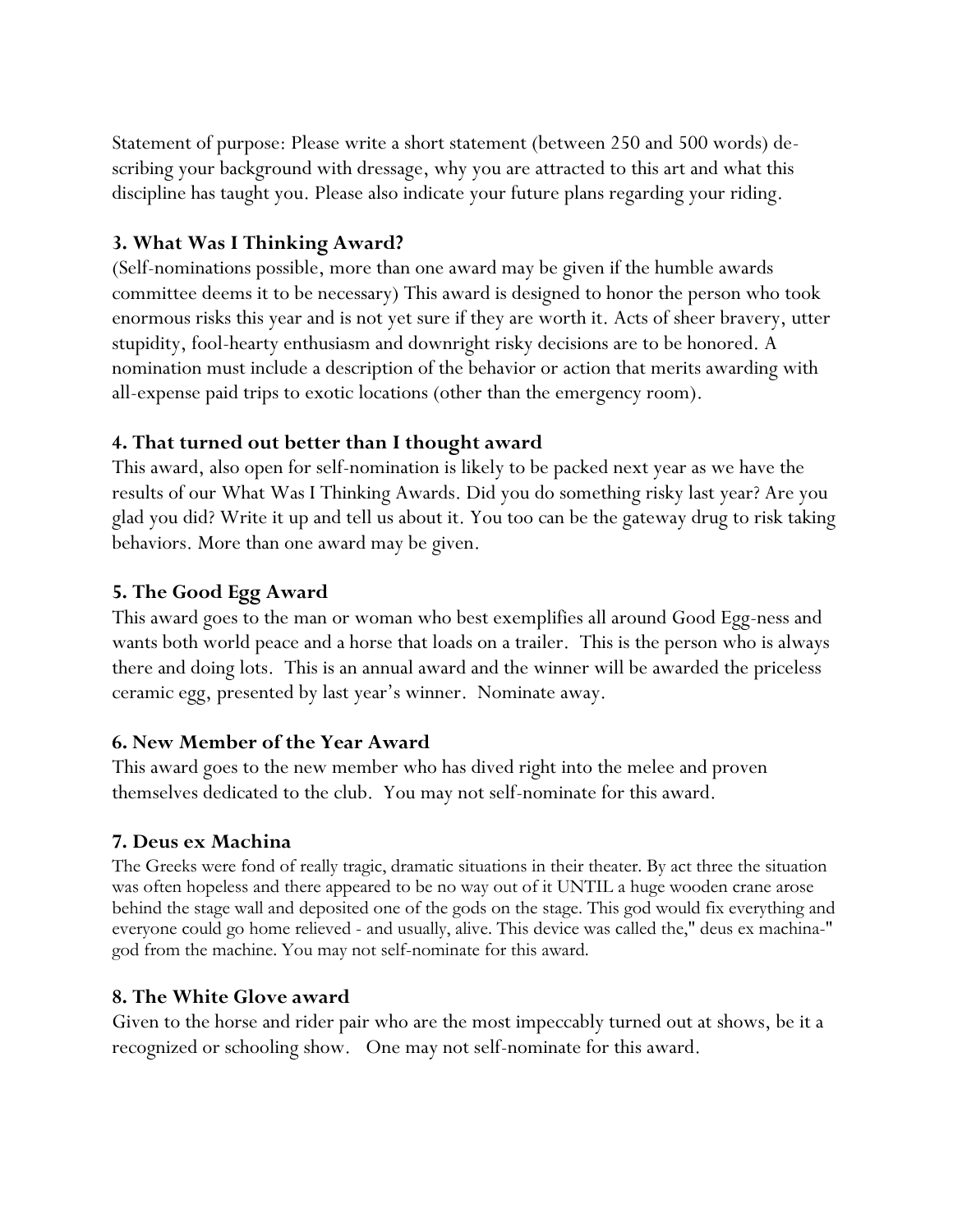# **9. Miss (or Mr.) Congeniality award**

One does not have to be Sandra Bullock nor do they have to be packing a .38 in order to convince (or coerce) people as to how nice they are. This award goes to that person that is deemed an overall genuinely nice person. This is not a self-nominated award.

# **10. Shaping the future of CDCT**

This award goes to the person (or persons) promoting the club and keeping it alive, even if not actively showing themselves. There may be more than one winner of this award. Not a self- nominating award. (But you can give hints to other members that you are deserving of this award)

## **11. Ambassador of CDCT**

Given to the PR person of the club. Should be someone with a lot of moxie, who reaches out to not only other GMO's but goes even further to the Grand Poobahs of not only the region, but may reach out to the USDF itself. Goes the extra mile to interface with other people in the know of dressage. Once again, not self-nominated, but as a person who tends to reach out to others, well you know what you must do.

## **12. Nothing's Going to Stop Me Now**

This award goes to the person who even in the face of adversity plows ahead and makes it all work. This can be self-nominated.

#### **13. The Versatile Horse**

Given to the horse (well actually the owner) who has performed in other disciplines such as hunter, driving, trail riding, working equitation etc. In other words you name it, this horse has done it. Owner or other to nominate.

# **14. The I never thought my horse could do dressage award**

This award goes to the horse that was most unlikely to excel in dressage, whether not the right breed, had two left feet, was stubborn, spooked at the sight of a dressage arena etc. Owner or other to nominate.

# **15. Teacher of Wisdom Award**

This award is given to the teacher of dressage and or/combined who inspires his or her students to cultivate patience with and adherence to the classical principles of horsemanship, to develop the ethics of honesty, straightforwardness, kindness, civility, hard work, and compassion in one's dealing with other people and our horses, and to continually strives for improvement of one's character and one's horsemanship the true spirit of our classical art.